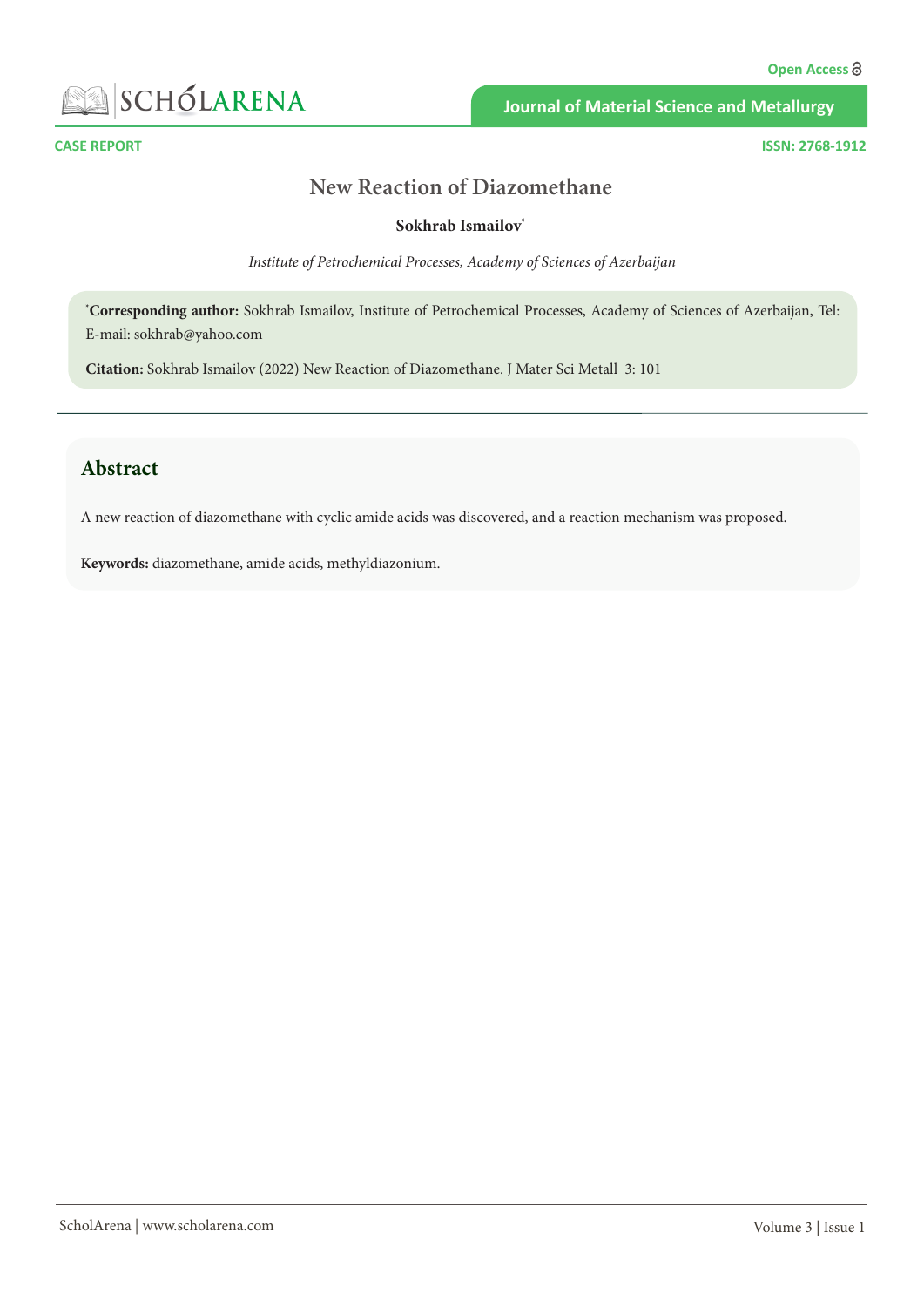### **Introduction**

PRecently, [1, 2] we found that the interaction of diazomethane with cyclic cis-amide acids (1, 5) removing water from the latter with quantitative yields, leads to cyclic endo- and exo-imides (4, 8). It should be noted that the water-taking ability of diazomethane is still unknown.

The structures of compounds (4) and (8) were confirmed by NMR <sup>1</sup>H, <sup>13</sup>C spectroscopy and counter synthesis (scheme). Note that the known methods for producing imides from amide acids require more stringent conditions, in particular, their prolonged heating in high-boiling solvents (usually in DMF,  $Ac_2O$ ) in the presence of water-removing agents [4].

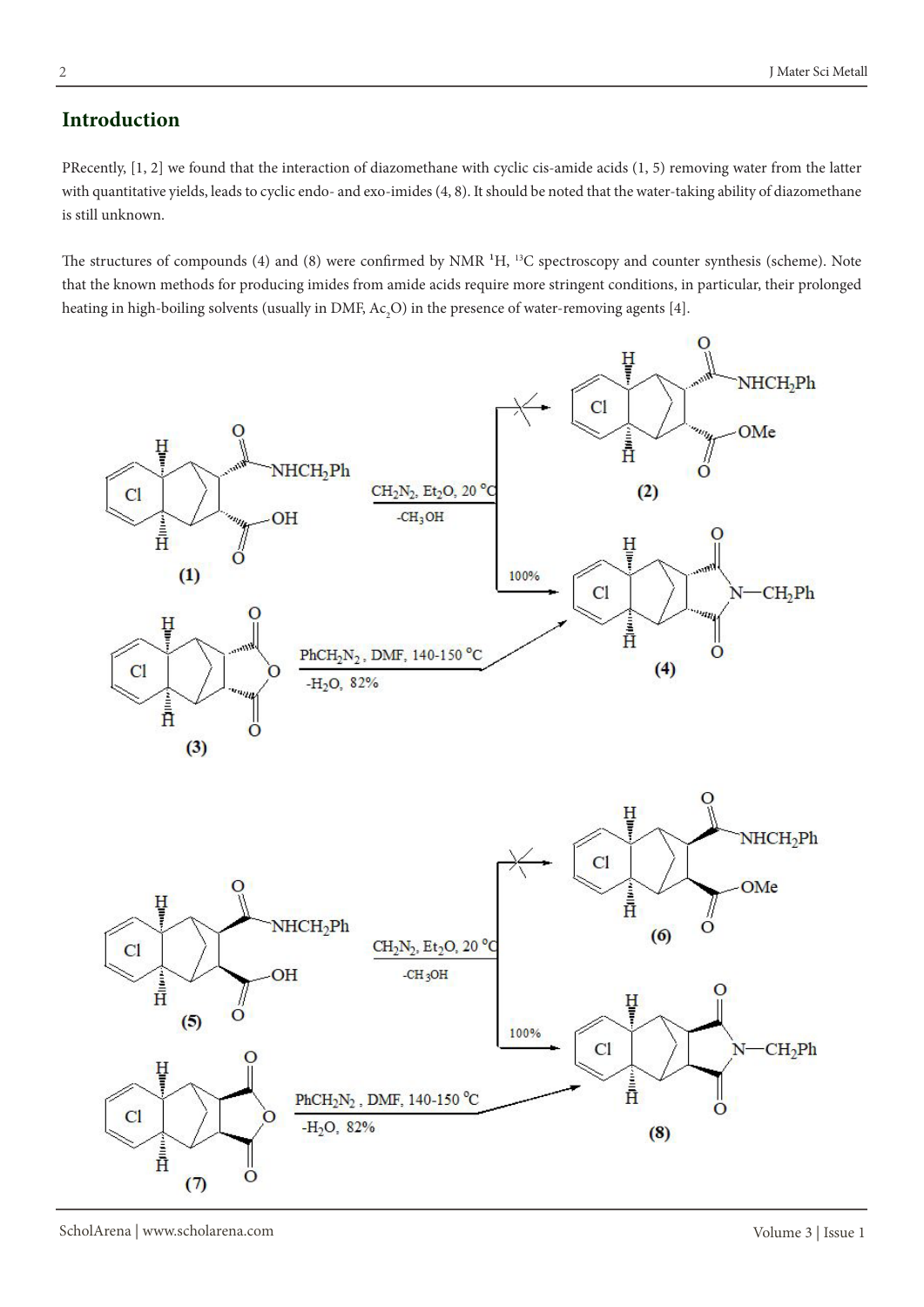Instead of methylation of the carboxyl group, the process of water separation and the formation of an imide ring can be explained by the steric action of the reaction centers. No trace of compounds (2) and (6) was found in this reaction. It is known [3] that during protonation from diazomethane a methyldiazonium cation is formed:



Analysis of the reaction mass showed the existence of  $\text{CH}_{_3}\text{OH}$  in its composition. Therefore, the separation of methanol and stereoisomeric imides (4. 8) as a result of the interaction of diazomethane with amide acids (1, 5) allowed us to suggest a mechanism according to the following scheme:



#### **Experimental Section**

The IR spectra were taken with a Specord M-80 spectrophotometer in a liquid film and in a suspension in Vaseline oil, the absorption frequencies are given in cm<sup>-1</sup>. The <sup>1</sup>H and <sup>13</sup>C NMR spectra were recorded on a Bruker AM 300 spectrophotometer operating at 300 and 75 MHz, respectively, the internal standard was TMS, and the solvent was DMF-d<sub>7</sub>. The chemical shifts of <sup>1</sup>H and <sup>13</sup>C NMR signals are shown in the scale δ, in parts per million (ppm). rel- (1S, 2R, 3S, 4R) -2,3- (N-benzylimide) -5,6,7,8-tetrachloro-1,2,3,4-tetrahydro-1,4-methanonaphthalene-2, 3-dicarboxylic acid (4)

To a suspension of 0.02 g-mol (~ 0.9 g) of amide acid (**1**) in ether, an ether solution of diazomethane was added until a yellow color of the solution formed. After evaporation of the ether (at 20 °C), the precipitated white crystals were filtered off, washed with hexane, and characterized. Yield – 100%. Mp. 207-209 °C. IR spectrum (cm<sup>-1</sup>): 1720, 1780 (C = O), 1616 (C = C). <sup>13</sup>C NMR spectrum (DMF-d<sub>7</sub>,  $\delta$ , ppm): 177.38 s (C = O), 137.40 s (C<sup>1</sup> benzyl), 131.68 s (C6 and C7), 129.23 d (benzyl CH), 128.83 d (CH benzyl), 124.00 s (C5 and C8), 48.76 d (2CH), 48.21 d (2CH), 47.99 d (2CH), 42.62 t (CH<sub>2</sub> benzyl), 38.49 t (C9). <sup>1</sup>H NMR spectrum (DMF-d<sub>7</sub>, δ, ppm): 1.85 d (1H, C9H, J 11 Hz), 2.00 d (1H, C9H, J 11 Hz), 2.75 m (1H), 2.95 m (1H), 3.10 m (2H), 3.51 m (2H), 4.65 s (2H, CH<sub>2</sub> benzyl), 7.32 m (5H, C<sub>6</sub>H<sub>5</sub>). Found%: C 54.32; H 3.15; Cl 32.15; N 3.05. C<sub>20</sub>H<sub>15</sub>Cl<sub>4</sub>NO<sub>2</sub>. Calculated%: C 54.42; H 3.05; Cl 32.20; N 3.18.